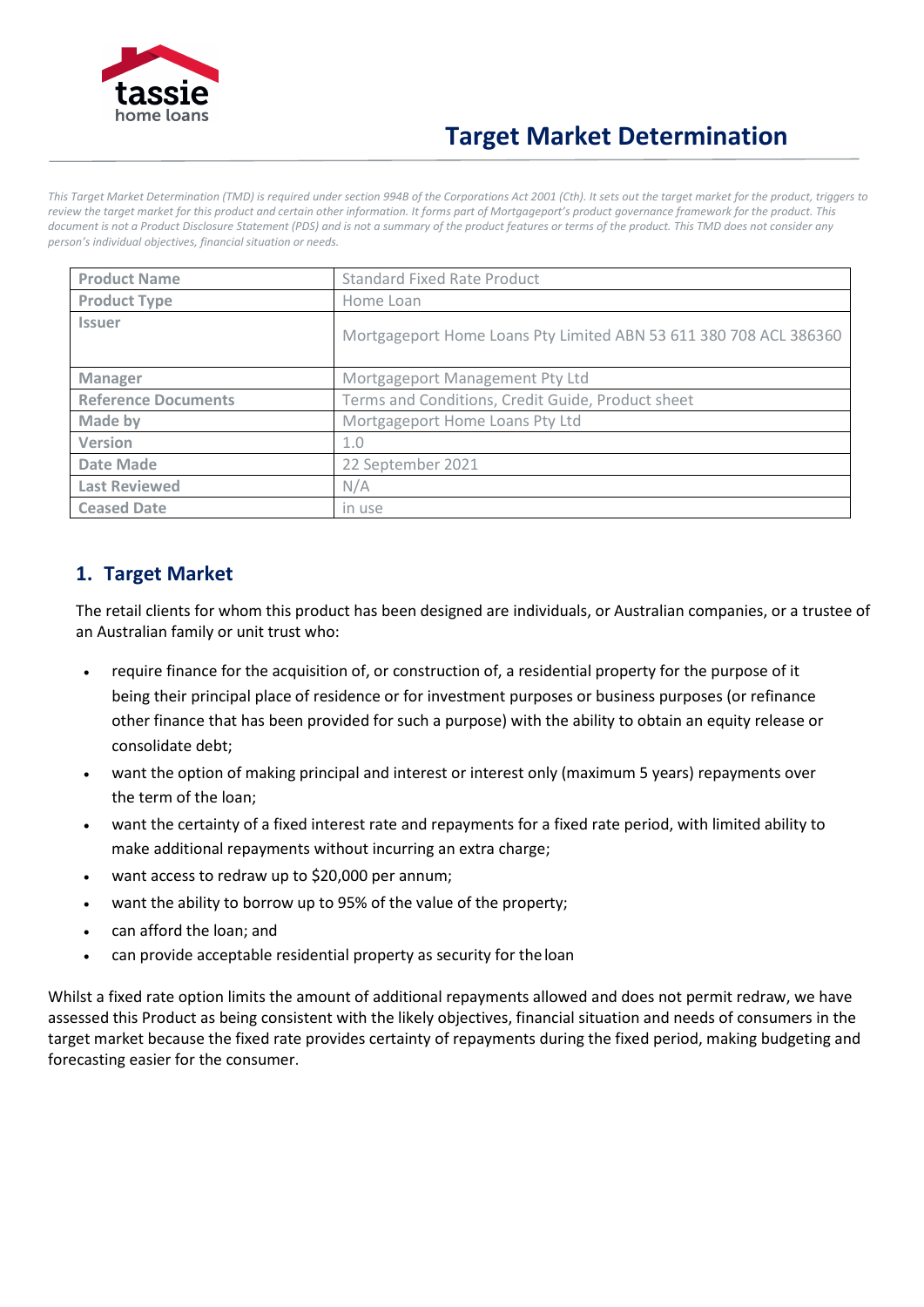## **2. Product Description including Key Attributes**

#### **Product key attributes**

The key attributes of this product that make it likely to be consistent with the target market described above, include:

| <b>Attribute</b>                      | <b>Appropriate for</b>                                                                                                                                                                                                                                                                                                                                                                                                                                          |  |
|---------------------------------------|-----------------------------------------------------------------------------------------------------------------------------------------------------------------------------------------------------------------------------------------------------------------------------------------------------------------------------------------------------------------------------------------------------------------------------------------------------------------|--|
| Term loan                             | Retail clients that want to repay their loan over medium to long term period<br>(up to a maximum of 30 years).                                                                                                                                                                                                                                                                                                                                                  |  |
| Loan Purpose                          | This product is suitable for retail clients who intend to acquire or construct the<br>property as their principal place of residence or for investment purposes. This<br>product can also be used for debt consolidation, equity release or other<br>investment purposes (subject to lending criteria).                                                                                                                                                         |  |
| Loan Amount                           | Retail clients who want to borrow a minimum amount of \$20,000 to a maximum<br>amount of \$1,500,000.                                                                                                                                                                                                                                                                                                                                                           |  |
| <b>Fixed Interest Rate</b>            | A fixed interest rate means the interest rate will remain the same for a nominated<br>period. At the end of the period the retail client can nominate a new fixed interest<br>rate period, capped at no more that 5 years and within the remaining term of the<br>loan, otherwise the loan will convert to a variable rate loan. This product may not<br>be suitable for retail clients who want to make additional repayments and repay<br>their loan quickly. |  |
| <b>Repayment Types</b>                | Retail clients may elect to make regular scheduled principal and interest<br>repayments or interest only (IO) repayments converting to principal and interest<br>(max IO period of 5 years) over the term of the loan. Retail clients can choose<br>from weekly, fortnightly or monthly repayment frequencies.                                                                                                                                                  |  |
| Early repayments and redraw           | Retail clients who do not require the flexibility to make additional repayments<br>over the specified cap without incurring and extra fee or charge.                                                                                                                                                                                                                                                                                                            |  |
|                                       | Ability to make additional repayments up to \$20,000 per year during the fixed<br>rate period without incurring a prepayment fee. Repayments above \$20,000<br>per year, or changes to the fixed rate period (e.g. ending it early), may incur<br>additional fees or charges (e.g. break costs). Retail clients can access additional<br>repayments through the redraw function in internet banking (1 repayment<br>amount is preserved and not accessible).    |  |
| Access to other features              | This product is not suitable for retail clients who may want access to other<br>features (including offset)                                                                                                                                                                                                                                                                                                                                                     |  |
| Security over residential property    | Retail clients that can use the residential property they have acquired with the<br>loan as security for it.                                                                                                                                                                                                                                                                                                                                                    |  |
| Maximum LVR of 95% (inclusive of LMI) | Retail clients who want the ability to borrow up to 95% of the value of the<br>property (depending on loan purpose and eligibility criteria). Mortgage<br>insurance may apply depending on the LVR and property used as security.                                                                                                                                                                                                                               |  |

 $\overline{\phantom{a}}$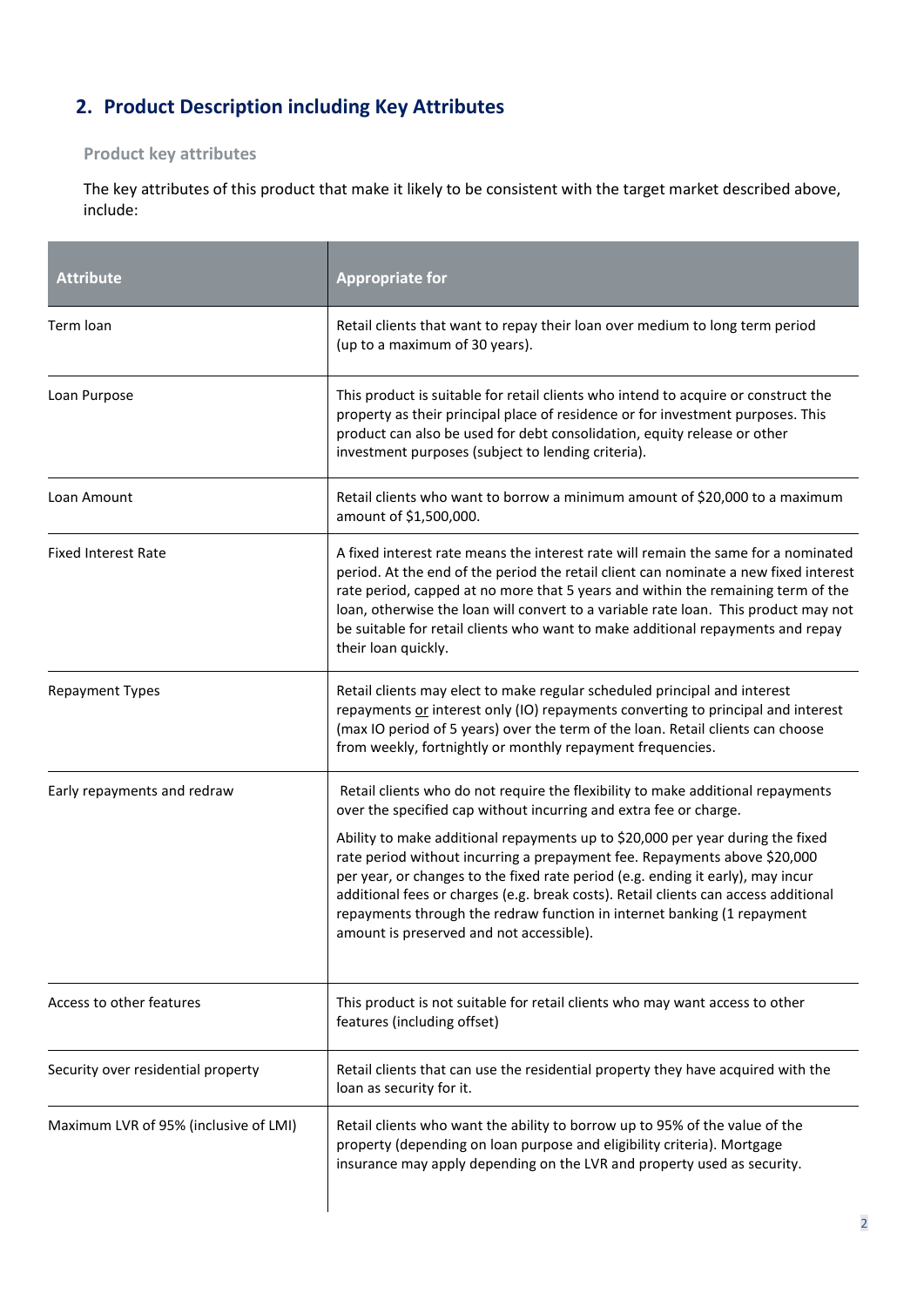### **3. How this product is to be distributed**

Mortgageport Home Loans Pty Limited applies certain conditions and restrictions to the distribution of this product so that distribution is likely to be to retail clients within the target market for this product. The conditions and restrictions are:

| Channel                                         | This product is to be distributed only through the following channels:<br>Authorised Mortgageport Management Pty Ltd employees;<br>Accredited Credit Representatives;<br>Mortgage Brokers; and<br>Mortgage Managers.                                                                                                                                                                                                                                                                                                                     |  |
|-------------------------------------------------|------------------------------------------------------------------------------------------------------------------------------------------------------------------------------------------------------------------------------------------------------------------------------------------------------------------------------------------------------------------------------------------------------------------------------------------------------------------------------------------------------------------------------------------|--|
| <b>Additional conditions</b><br>or restrictions | The following additional conditions and restrictions also apply to the distribution of this<br>product:<br>Only prospective retail clients who meet Mortgageport's eligibility criteria for<br>the product should submit an application for this product;<br>This product can only be issued to retail clients after applying Mortgageport's<br>affordability and suitability processes; and<br>This product can only be issued (or arranged to be issued) by persons who have<br>$\bullet$<br>been appropriately trained and accredited |  |

#### **4. Reviewing this target market determination**

| <b>Initial review</b>               | Within the first year of the effective date.                                                                                                                                                                                                                                                                                                                                                                                                                                                                                                                                                                                                                                                                                                                                                                                                                                                                                                                                                                                                                                                                                                                                                                                                                                                                                                                                                                                                                                                                                                                   |  |  |
|-------------------------------------|----------------------------------------------------------------------------------------------------------------------------------------------------------------------------------------------------------------------------------------------------------------------------------------------------------------------------------------------------------------------------------------------------------------------------------------------------------------------------------------------------------------------------------------------------------------------------------------------------------------------------------------------------------------------------------------------------------------------------------------------------------------------------------------------------------------------------------------------------------------------------------------------------------------------------------------------------------------------------------------------------------------------------------------------------------------------------------------------------------------------------------------------------------------------------------------------------------------------------------------------------------------------------------------------------------------------------------------------------------------------------------------------------------------------------------------------------------------------------------------------------------------------------------------------------------------|--|--|
| <b>Periodic reviews</b>             | At least every 12 months from the initial review.                                                                                                                                                                                                                                                                                                                                                                                                                                                                                                                                                                                                                                                                                                                                                                                                                                                                                                                                                                                                                                                                                                                                                                                                                                                                                                                                                                                                                                                                                                              |  |  |
| <b>Review triggers or</b><br>events | Any event or circumstances arising that would reasonably suggest the TMD is no longer appropriate.<br>This may include (but is not limited to):<br>a material change to the design or distribution of the product, including related<br>$\bullet$<br>documentation;<br>material changes are made to the product terms and conditions, other than<br>$\bullet$<br>changes to the variable interest rate and consequential changes to repayments<br>occurrence of a significant dealing of the Product to consumers outside the target market;<br>$\bullet$<br>distribution conditions found to be inadequate in ensuring that the product is issued to retail<br>$\bullet$<br>clients who are likely to be in the target market;<br>relevant changes in the law or its application, a change in an industry code or decision of a<br>$\bullet$<br>court or other body (including through regulatory guidance) that materially affects the<br>product;<br>significant changes in metrics, including, but not limited to:<br>$\bullet$<br>a material increase in the number of complaints in relation to a product or aspectof a<br>$\bullet$<br>product<br>the level of retail clients experiencing hardship such as falling into arrears;<br>$\bullet$<br>an increase in early termination of the product;<br>$\bullet$<br>a large increase in the number of product conversions soon after loan settlement; and<br>$\bullet$<br>any other event occurs, or information is received that reasonably suggests this TMD is<br>$\bullet$<br>no longer appropriate. |  |  |

Mortgageport Home Loans will review this TMD as set out below: